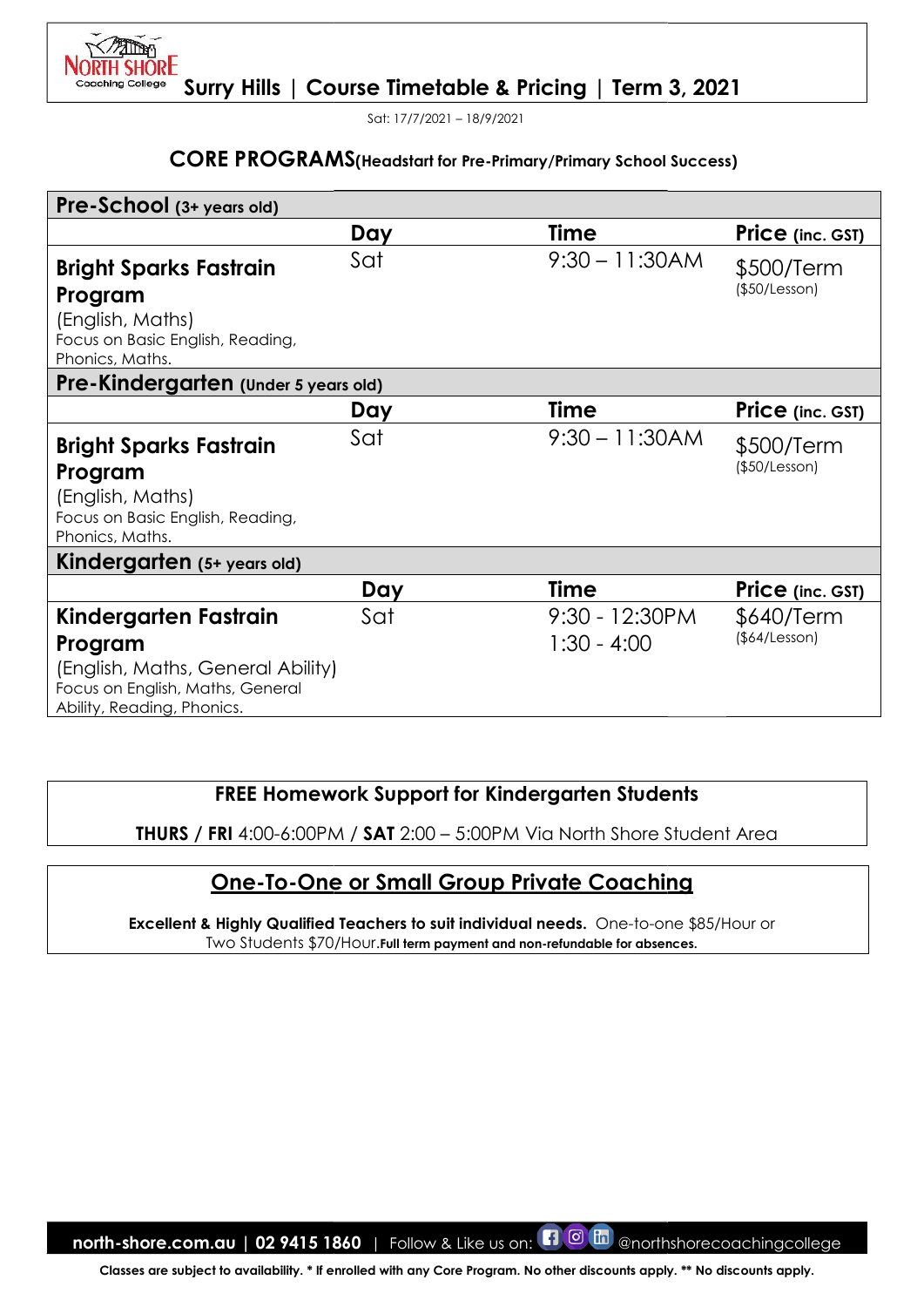

Sat: 17/7/2021 – 18/9/2021

## CORE PROGRAM (Headstart for Primary School Success)

| Year                                                                                                                             |     |                                    |                            |
|----------------------------------------------------------------------------------------------------------------------------------|-----|------------------------------------|----------------------------|
|                                                                                                                                  | Day | <b>Time</b>                        | <b>Price</b> (inc. GST)    |
| Year 1 Fastrain Program<br>(English, Maths, General Ability)<br>Reading Comprehension, Grammar,<br>Vocabulary including Writing. | Sat | $9:30 - 12:30$ PM<br>$1:30 - 4:00$ | \$640/Term<br>(§64/Lesson) |

#### BOOSTER PROGRAMS(For Skills Extension & Personal Development)

| <b>Booster Programs</b>                 | Dav | Time              | <b>Price</b> (inc. GST) |
|-----------------------------------------|-----|-------------------|-------------------------|
| <b>Year 1 Creative Writers</b>          | Sat | $12:30 - 1:30$ PM | $$270/Term**$           |
| Workshop                                |     |                   | (\$27/Lesson)           |
| Develop & Extend Basic Creative Writing |     |                   | $$240/Term*$            |
| Skills.                                 |     |                   | (\$24/Lesson)           |

## CORE PROGRAM (Headstart for NAPLAN Tests & Competition Success)

|                                                                                                                            |            | <b>CORE PROGRAM (Headstart for Primary School Success)</b>                           |                                         |
|----------------------------------------------------------------------------------------------------------------------------|------------|--------------------------------------------------------------------------------------|-----------------------------------------|
| Year 1                                                                                                                     |            |                                                                                      |                                         |
|                                                                                                                            | Day        | <b>Time</b>                                                                          | <b>Price</b> (inc. GST)                 |
| Year 1 Fastrain Program<br>(English, Maths, General Ability)<br>Reading Comprehension, Grammar,                            | Sat        | 9:30 - 12:30PM<br>$1:30 - 4:00$                                                      | \$640/Term<br>(\$4/Lesson)              |
| Vocabulary including Writing.                                                                                              |            |                                                                                      |                                         |
|                                                                                                                            |            | <b>BOOSTER PROGRAMS</b> (For Skills Extension & Personal Development)<br><b>Time</b> |                                         |
| <b>Booster Programs</b><br><b>Year 1 Creative Writers</b>                                                                  | Day<br>Sat | $12:30 - 1:30$ PM                                                                    | <b>Price</b> (inc. GST)<br>\$270/Term** |
|                                                                                                                            |            |                                                                                      | (\$27/Lesson)                           |
| Workshop<br>Develop & Extend Basic Creative Writing<br>Skills.                                                             |            |                                                                                      | $$240/Term*$<br>(\$24/Lesson)           |
|                                                                                                                            |            | <b>CORE PROGRAM</b> (Headstart for NAPLAN Tests & Competition Success)               |                                         |
| Year <sub>2</sub>                                                                                                          |            |                                                                                      |                                         |
|                                                                                                                            | Day        | Time                                                                                 | <b>Price(inc. GST)</b>                  |
| <b>Year 2 Fastrain Program</b>                                                                                             | Sat        | $9:30 - 12:30PM$                                                                     | \$660/Term                              |
| (English, Maths, General Ability)                                                                                          |            | $1:39 - 4:00$                                                                        | (\$66/Lesson)                           |
| Reading Comprehension, Grammar,                                                                                            |            |                                                                                      |                                         |
| Vocabulary including Writing.                                                                                              |            |                                                                                      |                                         |
|                                                                                                                            |            | <b>BOOSTER PROGRAMS</b> (For Skills Extension & Personal Development)                |                                         |
| <b>Booster Programs</b>                                                                                                    | Day        | <b>Time</b>                                                                          | Price(inc. GST)                         |
| <b>Year 2 Creative Writers</b>                                                                                             | Sat        | $12:30 - 1:30$ PM                                                                    | \$270/Term**                            |
| Workshop                                                                                                                   |            |                                                                                      | (\$27/Lesson)                           |
| Develop & Extend Basic Creative Writing                                                                                    |            |                                                                                      | \$240/Term*                             |
| Skills.                                                                                                                    |            |                                                                                      | (\$24/Lesson)                           |
|                                                                                                                            |            | <b>FREE Homework Support for Year 1 &amp; 2 Students</b>                             |                                         |
| <b>THURS</b> / FRI 4:00-6:00PM / SAT 2:00 - 5:00PM Via North Shore Student Area                                            |            |                                                                                      |                                         |
|                                                                                                                            |            | <u>One-To-One or Small Group Private Coaching</u>                                    |                                         |
| Excellent & Highly Qualified Teachers to suit individual needs. One-to-one \$85/Hour or                                    |            |                                                                                      |                                         |
|                                                                                                                            |            | Two Students \$70/Hour. Full term payment and non-refundable for absences.           |                                         |
|                                                                                                                            |            |                                                                                      |                                         |
|                                                                                                                            |            |                                                                                      |                                         |
|                                                                                                                            |            |                                                                                      |                                         |
|                                                                                                                            |            |                                                                                      |                                         |
|                                                                                                                            |            |                                                                                      |                                         |
|                                                                                                                            |            |                                                                                      |                                         |
| north-shore.com.au   02 9415 1860                                                                                          |            | Follow & Like us on: <b>10 M</b>                                                     | @northshorecoachingcollege              |
| Classes are subject to availability. * If enrolled with any Core Program. No other discounts apply. ** No discounts apply. |            |                                                                                      |                                         |

## BOOSTER PROGRAMS PROGRAMS (For Skills Extension & Personal Development)

| <b>Booster Programs</b>                 | Day | Time              | <b>Price(inc. GST)</b> |
|-----------------------------------------|-----|-------------------|------------------------|
| <b>Year 2 Creative Writers</b>          | Sat | $12:30 - 1:30$ PM | $$270/Term**$          |
| Workshop                                |     |                   | (\$27/Lesson)          |
| Develop & Extend Basic Creative Writing |     |                   | $$240/Term*$           |
| Skills.                                 |     |                   | (\$24/Lesson)          |

## FREE Homework Support for Year 1 & 2 Students

## One-To-One or Small Group Private Coaching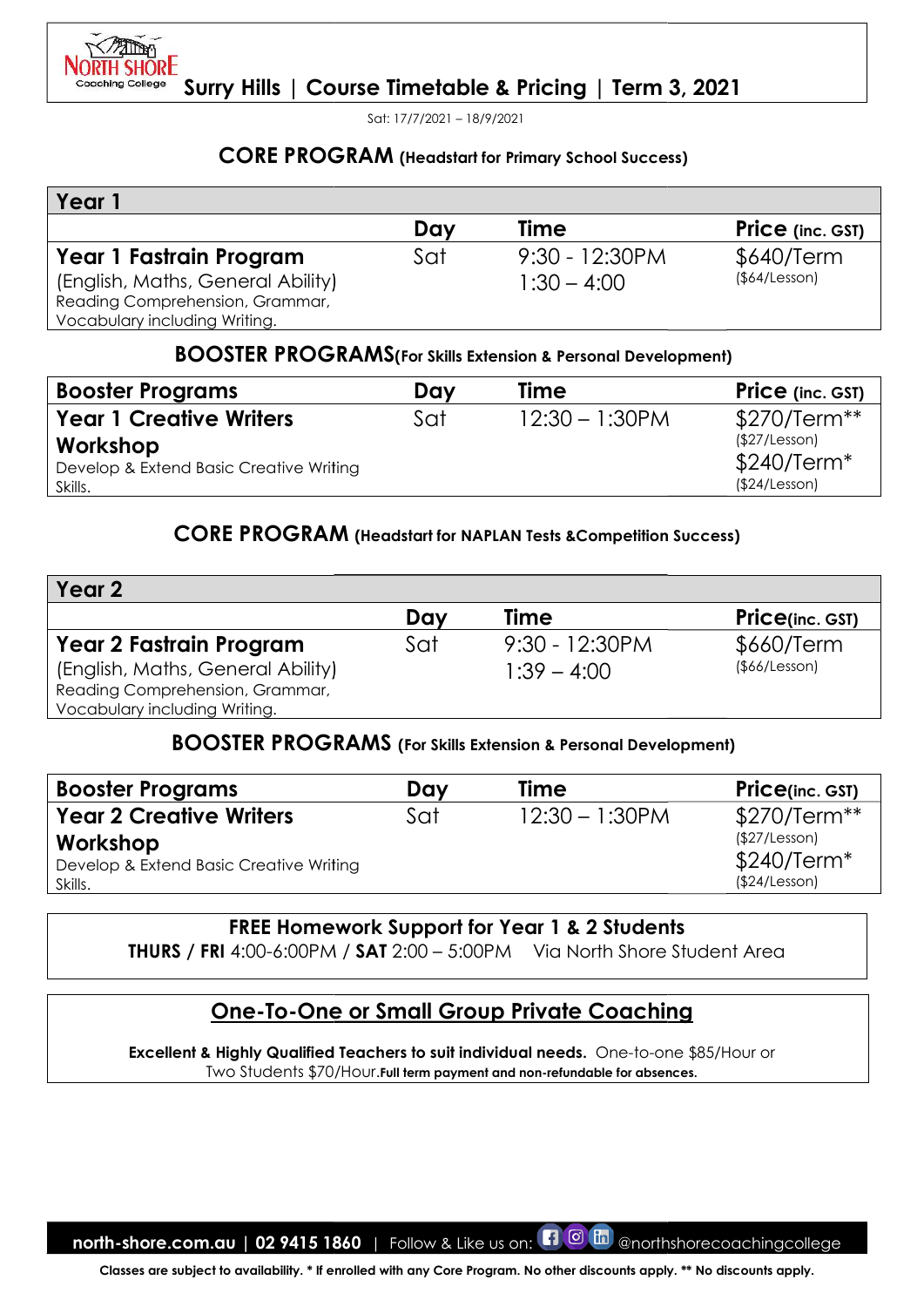Sat: 17/7/2021 – 18/9/2021

## CORE PROGRAM (Headstart for OC /Tests & Competition Success)

|                                                                                                                                                                                                      |     | <b>CORE PROGRAM</b> (Headstart for OC /Tests & Competition Success) |                                                               |
|------------------------------------------------------------------------------------------------------------------------------------------------------------------------------------------------------|-----|---------------------------------------------------------------------|---------------------------------------------------------------|
| Year 3                                                                                                                                                                                               |     |                                                                     |                                                               |
|                                                                                                                                                                                                      | Day | <b>Time</b>                                                         | Price(inc.GST)                                                |
| Year 3 Fastrain Extended Program<br>Writing Skills, Reading Skills, Mathematical<br>Reasoning Skills, and Thinking Skills (General Ability)                                                          | Sat | 9:30 - 12:30PM<br>$1:30 - 4:30$                                     | \$750/Term<br>(\$75/Lesson)                                   |
| Comprehension, Grammar, Vocabulary, Exam<br>Techniques & Lateral Thinking.                                                                                                                           |     |                                                                     |                                                               |
| <b>Writing Homework Tutorial</b><br>Optional Writing Support.                                                                                                                                        | Sat | $12:30 - 1:00$ PM                                                   | \$40/Term **                                                  |
| <b>BOOSTER PROGRAMS</b> (For Skills Extension & Personal Development)<br>Year <sub>3</sub>                                                                                                           |     |                                                                     |                                                               |
| <b>Booster Programs</b>                                                                                                                                                                              | Day | <b>Time</b>                                                         | <b>Price</b> (inc. GST)                                       |
| <b>Future Writers - Advanced Writing Skills</b><br>(Middle Primary)<br>Under the guidance of teachers who will<br>motivate students and develop their skills to<br>become successful future writers. | Sat | $2:00 - 3:30$ PM                                                    | \$420/Term<br>(\$42/Lesson)<br>\$370/Term*<br>(\$37/Lesson)   |
| <b>Reading Club – (Middle Primary)</b><br>Improve comprehension and fluency skills.<br>Develop a love of literature.                                                                                 | Sat | $12:45 - 1:45$ PM                                                   | \$290/Term**<br>(\$29/Lesson)<br>\$250/Term*<br>(\$25/Lesson) |
| <b>FREE Homework Support for Year 3 Students</b>                                                                                                                                                     |     |                                                                     |                                                               |
| <b>THURS / FRI 4:00-6:00PM / SAT 2:00 - 5:00PM</b>                                                                                                                                                   |     | Via North Shore Student Area                                        |                                                               |
|                                                                                                                                                                                                      |     |                                                                     |                                                               |
|                                                                                                                                                                                                      |     |                                                                     |                                                               |
| <b>One-To-One or Small Group Private Coaching</b>                                                                                                                                                    |     |                                                                     |                                                               |

## BOOSTER PROGRAMS PROGRAMS (For Skills Extension & Personal Development)

| Year <sub>3</sub>                                                                                                                                                                                    |     |                   |                                                                           |
|------------------------------------------------------------------------------------------------------------------------------------------------------------------------------------------------------|-----|-------------------|---------------------------------------------------------------------------|
| <b>Booster Programs</b>                                                                                                                                                                              | Day | Time              | <b>Price</b> (inc. GST)                                                   |
| <b>Future Writers - Advanced Writing Skills</b><br>(Middle Primary)<br>Under the guidance of teachers who will<br>motivate students and develop their skills to<br>become successful future writers. | Sat | $2:00 - 3:30$ PM  | \$420/Term<br>(\$42/Lesson)<br>\$370/Term <sup>*</sup><br>(\$37/Lesson)   |
| <b>Reading Club - (Middle Primary)</b><br>Improve comprehension and fluency skills.<br>Develop a love of literature.                                                                                 | Sat | $12:45 - 1:45$ PM | \$290/Term**<br>(\$29/Lesson)<br>\$250/Term <sup>*</sup><br>(\$25/Lesson) |

## FREE Homework Support for Year 3 Students Support for

# <u> One-To-One or Small Group Private Coaching</u>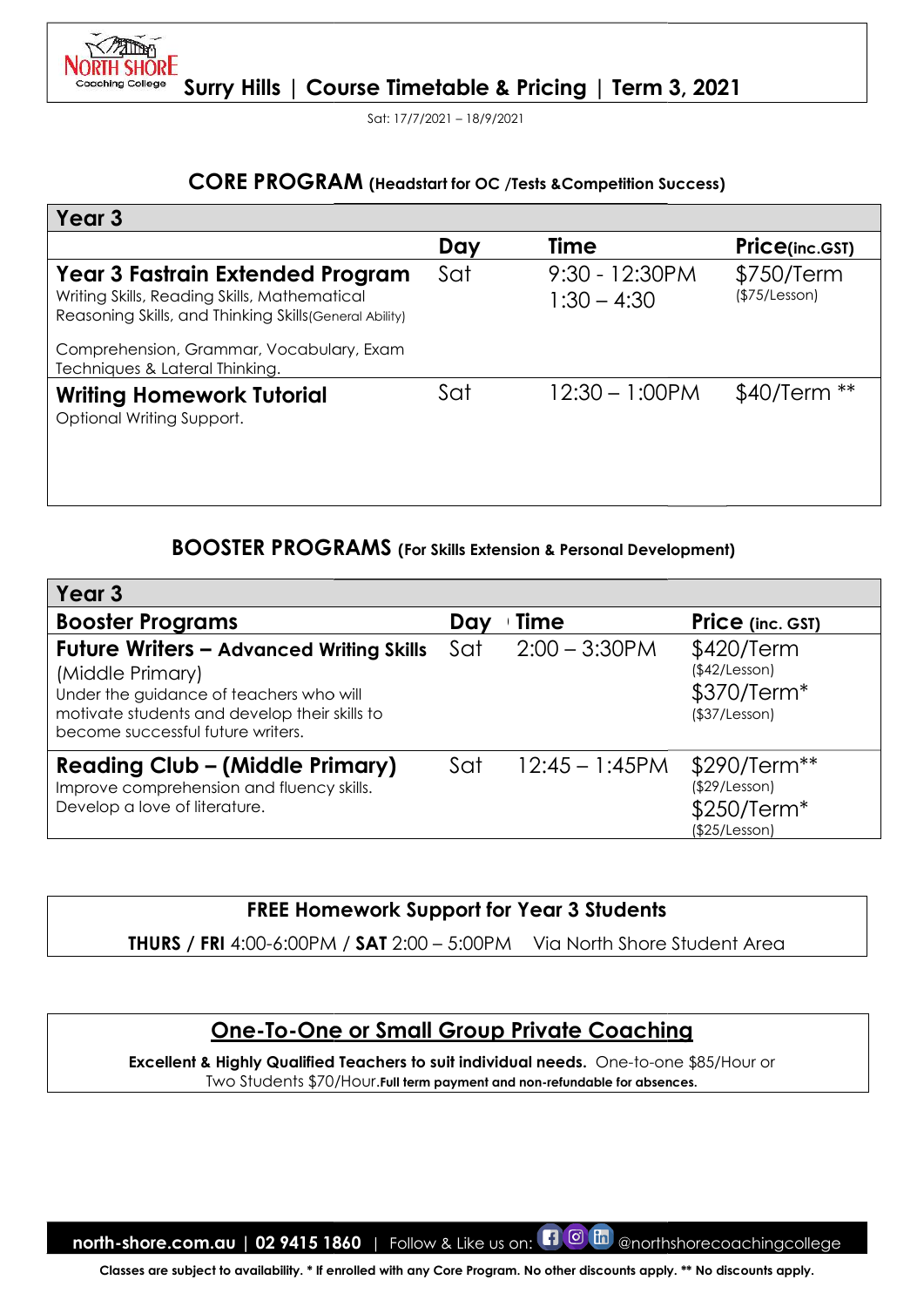

Sat: 17/7/2021 – 18/9/2021

# **CORE PROGRAMS**(For OC, Scholarship & Competition Success)

| <b>CORE PROGRAMS</b> (For OC, Scholarship & Competition Success)                                                                                                                           |     |                                                    |                                |
|--------------------------------------------------------------------------------------------------------------------------------------------------------------------------------------------|-----|----------------------------------------------------|--------------------------------|
| Year 4                                                                                                                                                                                     |     |                                                    |                                |
|                                                                                                                                                                                            | Day | <b>Time</b>                                        | <b>Price(inc. GST)</b>         |
| Year 4 Fastrain Extended Program<br>Writing Skills, Reading Skills, Mathematical<br>Reasoning Skills, and Thinking Skills (General Ability)                                                | Sat | 9:30 - 12:30PM<br>$1:30 - 4:30$                    | \$750/Term<br>(\$75/Lesson)    |
| Comprehension, Grammar, Vocabulary, Exam<br>Techniques & Lateral Thinking.                                                                                                                 |     |                                                    |                                |
| <b>Writing Homework Tutorial</b><br>Optional Writing Support.                                                                                                                              | Sat | $12:30 - 1:00$ PM                                  | $$40/Term **$                  |
| Year 4 Young Achiever Program<br>(Selection by Entrance Exam)<br>Writing Skills, Reading Skills, Mathematical<br>Reasoning Skills, and Thinking Skills (General Ability)                   | Sat | 9:30 - 12:30PM                                     | \$750/Term<br>(\$75/Lesson)    |
| Comprehension, Grammar, Vocabulary, Exam<br>Techniques & Lateral Thinking.                                                                                                                 |     |                                                    |                                |
| <b>Writing Homework Tutorial</b><br>Optional Writing Support.                                                                                                                              | Sat | $12:30 - 1:00$ PM                                  | $$40/Term **$                  |
| <b>BOOSTER PROGRAMS</b> (For Skills Extension & Personal Development)<br>Year 4                                                                                                            |     |                                                    |                                |
| Year 4 OC Final Revision Exam (3 Hours)                                                                                                                                                    |     | $$85***$<br>$$65***$<br><b>North Shore Student</b> | <b>Non North Shore Student</b> |
|                                                                                                                                                                                            |     | Sat $(17th$ July) $9:30 - 12:30 / 1:30 - 4:30$     |                                |
| north-shore.com.au   02 9415 1860   Follow & Like us on: 1 0<br>Classes are subject to availability. * If enrolled with any Core Program. No other discounts apply. ** No discounts apply. |     | Lini)                                              | @northshorecoachingcollege     |

## BOOSTER PROGRAMS PROGRAMS (For Skills Extension & Personal Development)

| Year 4                                         |               |                                                              |
|------------------------------------------------|---------------|--------------------------------------------------------------|
| <b>Year 4 OC Final Revision Exam (3 Hours)</b> | <b>\$85**</b> | <b>Non North Shore Student</b><br>\$65** North Shore Student |
|                                                |               | Sat $(17th$ July) $9:30 - 12:30 / 1:30 - 4:30$               |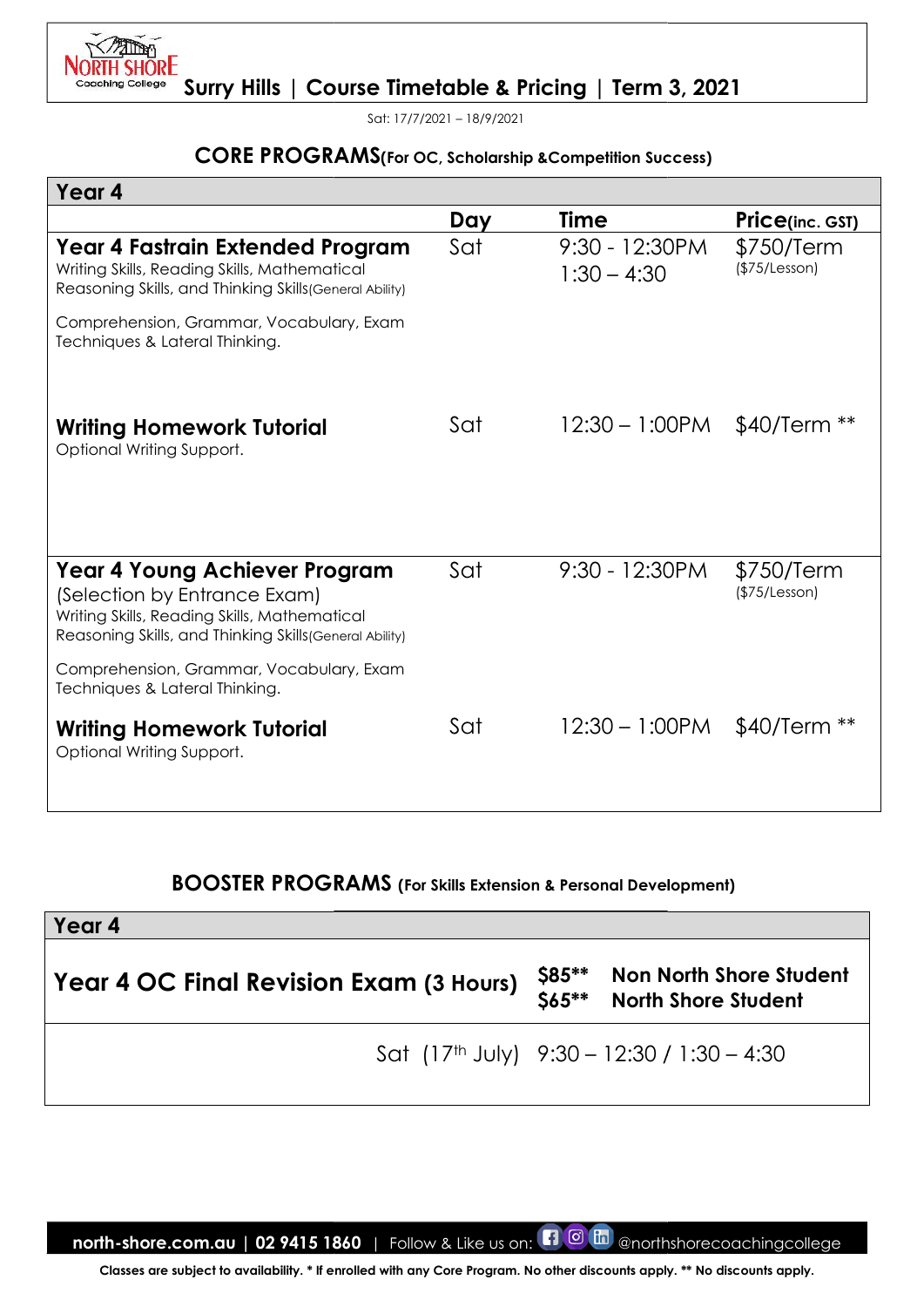Sat: 17/7/2021 – 18/9/2021

H SHORE

#### BOOSTER PROGRAMS (For Skills Extension & Personal Development)

| <b>BOOSTER PROGRAMS</b> (For Skills Extension & Personal Development)                                                                                                                                                      |     |                   |                                                               |
|----------------------------------------------------------------------------------------------------------------------------------------------------------------------------------------------------------------------------|-----|-------------------|---------------------------------------------------------------|
| Year 4                                                                                                                                                                                                                     |     |                   |                                                               |
| <b>BOOSTER PROGRAMS</b>                                                                                                                                                                                                    | Day | <b>Time</b>       | <b>Price</b> (inc. GST)                                       |
| <b>Future Writers – Advanced Writing Skills</b> $\text{Sat}$<br>(Middle Primary)                                                                                                                                           |     | $2:00 - 3:30$ PM  | \$420/Term<br>(\$42/Lesson)                                   |
| Under the guidance of teachers who will<br>motivate students and develop their skills to<br>become successful future writers.                                                                                              |     |                   | \$370/Term <sup>*</sup><br>(\$37/Lesson)                      |
| <b>Reading Club - (Middle Primary)</b><br>Improve comprehension and fluency skills.<br>Develop a love of literature.                                                                                                       | Sat | $12:45 - 1:45$ PM | \$290/Term**<br>(\$29/Lesson)<br>\$250/Term*<br>(\$25/Lesson) |
| <b>FREE Homework Support for Year 4 Students</b>                                                                                                                                                                           |     |                   |                                                               |
| <b>THURS</b> / FRI 4:00-6:00PM / SAT 2:00 - 5:00PM Via North Shore Student Area                                                                                                                                            |     |                   |                                                               |
| <b>One-To-One or Small Group Private Coaching</b><br>Excellent & Highly Qualified Teachers to suit individual needs. One-to-one \$85/Hour or<br>Two Students \$70/Hour. Full term payment and non-refundable for absences. |     |                   |                                                               |
|                                                                                                                                                                                                                            |     |                   |                                                               |
|                                                                                                                                                                                                                            |     |                   |                                                               |
|                                                                                                                                                                                                                            |     |                   |                                                               |
|                                                                                                                                                                                                                            |     |                   |                                                               |
|                                                                                                                                                                                                                            |     |                   |                                                               |
|                                                                                                                                                                                                                            |     |                   |                                                               |
| <b>north-shore.com.au</b>   02 9415 1860   Follow & Like us on: $\blacksquare$ $\blacksquare$ $\blacksquare$                                                                                                               |     |                   | @northshorecoachingcollege                                    |

## FREE Homework Support for Year 4 Students

## <u> One-To-One or Small Group Private Coaching</u>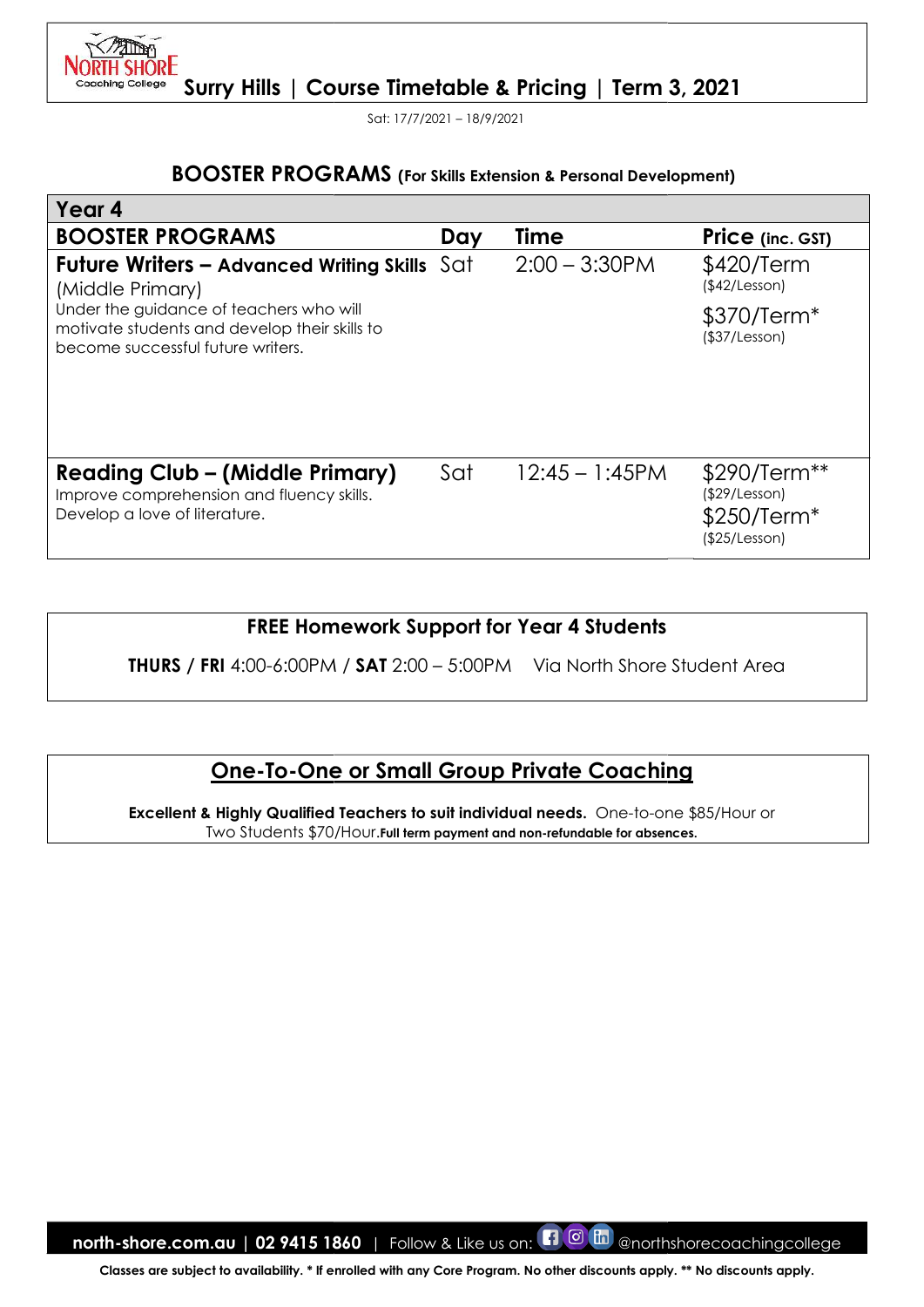

Sat: 17/7/2021 – 18/9/2021

#### (Headstart for Selective Schools, Schools, Scholarship Exams/ NAPLAN Tests & Competition Competition Success)

| (Headstart for Selective Schools, Scholarship Exams/NAPLAN Tests & Competition Success)                                                                                                                                                                                             | <b>CORE PROGRAMS</b> |                                   |                                                                          |  |
|-------------------------------------------------------------------------------------------------------------------------------------------------------------------------------------------------------------------------------------------------------------------------------------|----------------------|-----------------------------------|--------------------------------------------------------------------------|--|
| Year 5                                                                                                                                                                                                                                                                              |                      |                                   |                                                                          |  |
|                                                                                                                                                                                                                                                                                     | Day                  | <b>Time</b>                       | <b>Price(inc. GST)</b>                                                   |  |
| Year 5 Fastrain Extended Program<br>Writing Skills, Reading Skills, Mathematical<br>Reasoning Skills, and Thinking Skills (General Ability)                                                                                                                                         | Sat                  | $9:30 - 1:00$ PM<br>$1:00 - 4:30$ | \$800/Term<br>$($ \$80/Lesson $)$                                        |  |
| Comprehension, Grammar, Vocabulary, Exam<br>Techniques & Lateral Thinking.                                                                                                                                                                                                          |                      |                                   |                                                                          |  |
| <b>Writing Homework Tutorial</b><br>Optional Writing Support.                                                                                                                                                                                                                       | Sat                  | $1:00 - 1:30$ PM                  | $$40/Term **$                                                            |  |
| Year 5 High Achiever Program<br>(Selection by Entrance Exam)<br>Writing Skills, Reading Skills, Mathematical<br>Reasoning Skills, and Thinking Skills (General Ability)                                                                                                             | Sat                  | $9:30 - 1:00$ PM                  | \$800/Term<br>$($ \$80/Lesson $)$                                        |  |
| Comprehension, Grammar, Vocabulary, Exam<br>Techniques & Lateral Thinking.                                                                                                                                                                                                          |                      |                                   |                                                                          |  |
| <b>BOOSTER PROGRAMS</b> (For Skills Extension & Personal Development)                                                                                                                                                                                                               |                      |                                   |                                                                          |  |
| Year 5                                                                                                                                                                                                                                                                              |                      |                                   |                                                                          |  |
| <b>BOOSTER PROGRAMS</b>                                                                                                                                                                                                                                                             | Day                  | Time                              | <b>Price</b> (inc. GST)                                                  |  |
| <b>Year 5 Exam Preparation Program</b><br>2 full length test papers (either Mathematical<br>Reasoning Skills or Thinking Skills(GA) or (Reading<br>Skills or Writing Skills Test), followed by thorough<br>explanation of most difficult questions.<br>(Must bring your own device) | Sat                  | $2:00 - 5:00$ PM                  | \$770/Term<br>(\$77/Lesson)<br>\$670/Term <sup>*</sup><br>$($7/Lesson)*$ |  |
| <b>Future Writers - Advanced Writing</b><br><b>Skills</b><br>(Senior Primary)<br>Under the guidance of teachers who will<br>motivate students and develop their skills to<br>become successful future writers.                                                                      | Sat                  | $2:00 - 3:30$ PM                  | \$420/Term<br>(\$42/Lesson)<br>\$370/Term*<br>(\$37/Lesson)              |  |
|                                                                                                                                                                                                                                                                                     |                      |                                   |                                                                          |  |
| <b>FREE Homework Support for Year 5 Students</b><br><b>THURS</b> / FRI 4:00-6:00PM / SAT 2:00 - 5:00PM Via North Shore Student Area                                                                                                                                                 |                      |                                   |                                                                          |  |
| <b>One-To-One or Small Group Private Coaching</b>                                                                                                                                                                                                                                   |                      |                                   |                                                                          |  |
| Excellent & Highly Qualified Teachers to suit individual needs. One-to-one \$85/Hour or<br>Two Students \$70/Hour. Full term payment and non-refundable for absences.                                                                                                               |                      |                                   |                                                                          |  |
| $\blacksquare$ $\blacksquare$ $\blacksquare$<br>Follow & Like us on:<br>north-shore.com.au   02 9415 1860  <br>@northshorecoachingcollege<br>Classes are subject to availability. * If enrolled with any Core Program. No other discounts apply. ** No discounts apply.             |                      |                                   |                                                                          |  |

## BOOSTER PROGRAMS (For Skills Extension & Personal Development)

| Year 5                                                                                                                                                                                                         |     |                  |                                                                         |
|----------------------------------------------------------------------------------------------------------------------------------------------------------------------------------------------------------------|-----|------------------|-------------------------------------------------------------------------|
| <b>BOOSTER PROGRAMS</b>                                                                                                                                                                                        | Dav | Time             | <b>Price</b> (inc. GST)                                                 |
| <b>Year 5 Exam Preparation Program</b><br>2 full length test papers (either Mathematical<br>Reasoning Skills or Thinking Skills (GA) or (Reading                                                               | Sat | $2:00 - 5:00$ PM | \$770/Term<br>(\$77/Lesson)                                             |
| Skills or Writing Skills Test), followed by thorough<br>explanation of most difficult questions.<br>(Must bring your own device)                                                                               |     |                  | $$670/Term*$<br>$($7/Lesson)*$                                          |
| <b>Future Writers - Advanced Writing</b><br><b>Skills</b><br>(Senior Primary)<br>Under the guidance of teachers who will<br>motivate students and develop their skills to<br>become successful future writers. | Sat | $2:00 - 3:30$ PM | \$420/Term<br>(\$42/Lesson)<br>\$370/Term <sup>*</sup><br>(\$37/Lesson) |

## FREE Homework Support for Support for Year 5 Students

## One-To-One or Small Group Private Coaching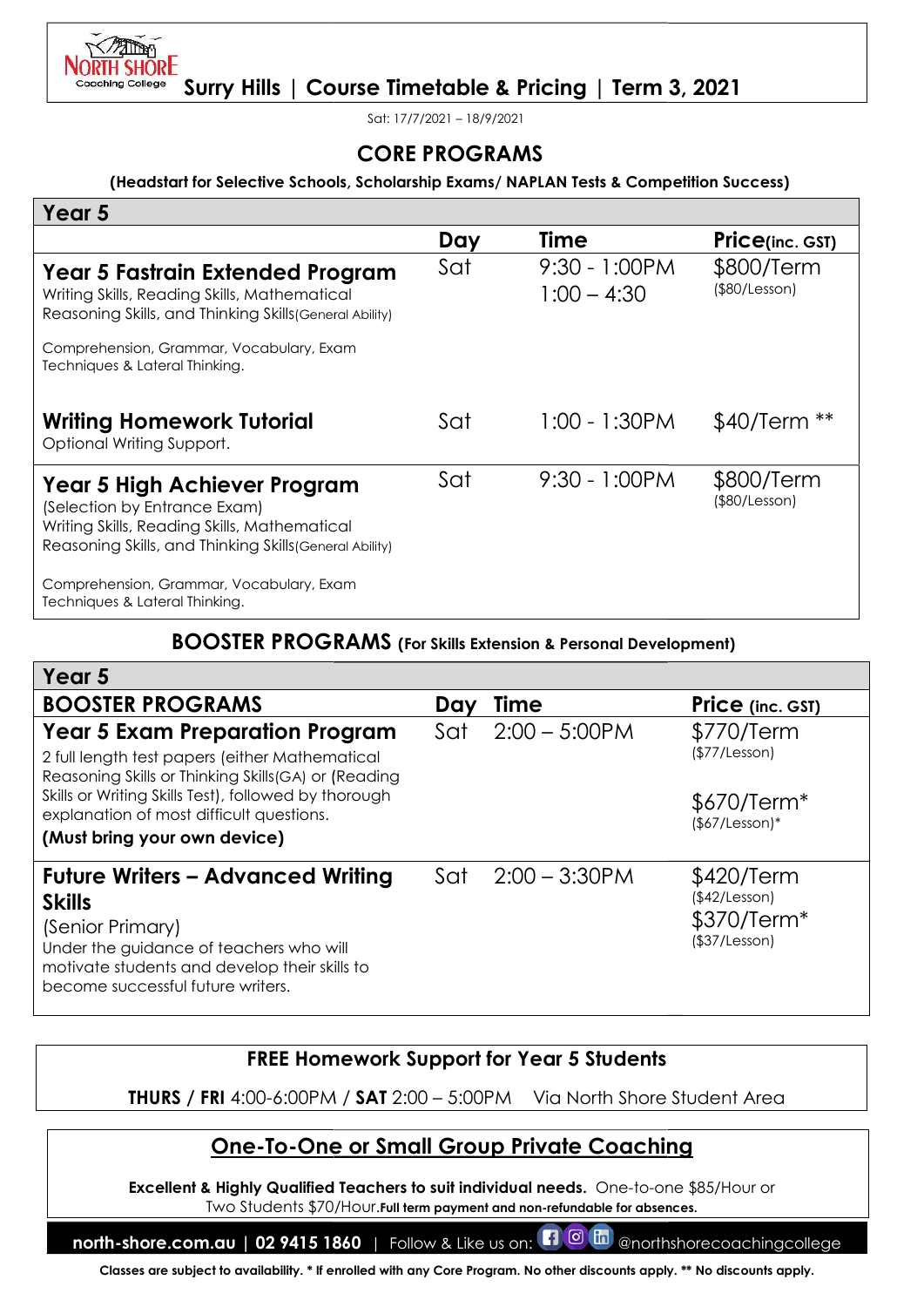Sat: 17/7/2021 – 18/9/2021

**SHORE** 

#### CORE PROGRAMS (Headstart for High School & Competition Success)

| Year 6                                                                                                |     |                   |                             |
|-------------------------------------------------------------------------------------------------------|-----|-------------------|-----------------------------|
|                                                                                                       | Day | Time              | <b>Price</b> (inc. GST)     |
| <b>Year 6 Headstart High School</b><br>Program<br>(Writing Skills, English, Maths, Science)           | Sat | $9:30 - 12:30$ PM | \$760/Term<br>(\$76/Lesson) |
| Comprehension, Grammar, Vocabulary, Maths &<br>Lateral Thinking with stimulating Science experiments. |     |                   |                             |

## BOOSTER PROGRAMS (For Skills Extension & Personal Development)

|                                                                                                                                                                                                                |     | <b>CORE PROGRAMS</b> (Headstart for High School & Competition Success)                  |                                                               |
|----------------------------------------------------------------------------------------------------------------------------------------------------------------------------------------------------------------|-----|-----------------------------------------------------------------------------------------|---------------------------------------------------------------|
| Year 6                                                                                                                                                                                                         |     |                                                                                         |                                                               |
|                                                                                                                                                                                                                | Day | <b>Time</b>                                                                             | <b>Price</b> (inc. GST)                                       |
| <b>Year 6 Headstart High School</b><br>Program<br>(Writing Skills, English, Maths, Science)                                                                                                                    | Sat | 9:30 - 12:30PM                                                                          | \$760/Term<br>(\$76/Lesson)                                   |
| Comprehension, Grammar, Vocabulary, Maths &<br>Lateral Thinking with stimulating Science experiments.                                                                                                          |     |                                                                                         |                                                               |
| <b>BOOSTER PROGRAMS</b> (For Skills Extension & Personal Development)                                                                                                                                          |     |                                                                                         |                                                               |
| Year 6                                                                                                                                                                                                         |     |                                                                                         |                                                               |
| <b>BOOSTER PROGRAMS</b>                                                                                                                                                                                        | Day | <b>Time</b>                                                                             | Price (inc. GST)                                              |
| <b>Future Writers - Advanced Writing</b><br><b>Skills</b><br>(Senior Primary)<br>Under the guidance of teachers who will motivate<br>students and develop their skills to become<br>successful future writers. | Sat | $2:00 - 3:30$ PM                                                                        | \$420/Term<br>(\$42/Lesson)<br>\$370/Term*<br>(\$37/Lesson)   |
| <b>Future Mathematicians</b><br>Students are taught special techniques in<br>solving complex Maths problems.                                                                                                   | Sat | $1:30 - 2:30$ PM                                                                        | \$380/Term**<br>(\$38/Lesson)<br>\$330/Term*<br>(\$33/Lesson) |
| <b>FREE Homework Support for Year 6 Students</b><br><b>THURS / FRI 4:00-6:00PM / SAT 2:00 - 5:00PM</b>                                                                                                         |     | Via North Shore Student Area                                                            |                                                               |
| <b>One-To-One or Small Group Private Coaching</b>                                                                                                                                                              |     |                                                                                         |                                                               |
|                                                                                                                                                                                                                |     | Excellent & Highly Qualified Teachers to suit individual needs. One-to-one \$85/Hour or |                                                               |

## FREE Homework Support for Support for Year 6 Students

## One-To-One or Small Group Private Coaching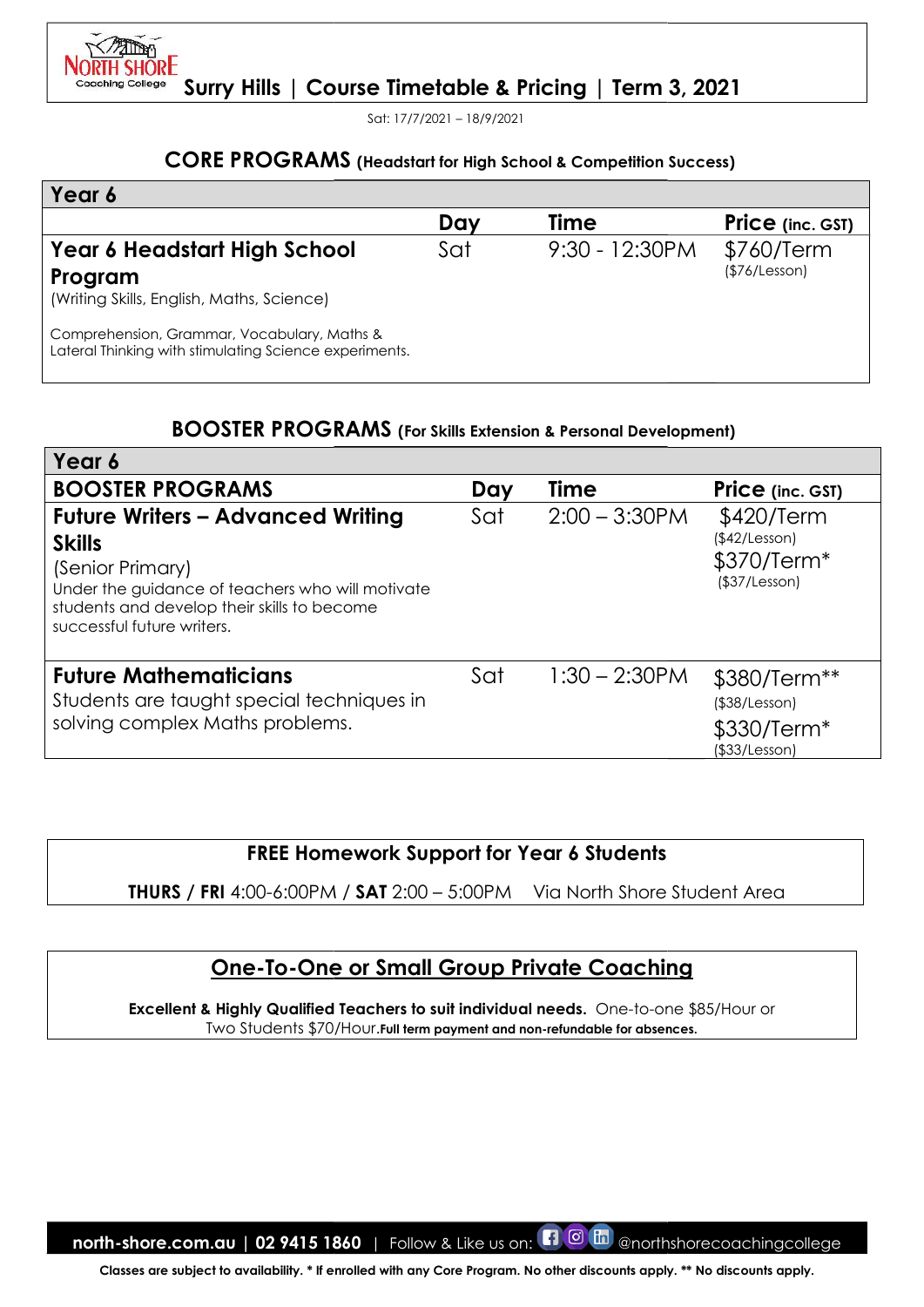

Sat: 17/7/2021 – 18/9/2021

## CORE PROGRAMS (For High School Success)

| Year <sub>7</sub>                                                                                                                                                                                     |     |      |     |                                    |                                                                                 |
|-------------------------------------------------------------------------------------------------------------------------------------------------------------------------------------------------------|-----|------|-----|------------------------------------|---------------------------------------------------------------------------------|
|                                                                                                                                                                                                       | Day | Time |     |                                    | <b>Price(inc. GST)</b>                                                          |
| Year 7 Fastcoach<br>Program<br>(English, Maths, Science)                                                                                                                                              | Sat |      |     | $9:00 - 12:30PM / 2:00 - 5:30PM$   | \$760/Term<br>(\$76/Lesson)                                                     |
| Including Essay and Genre Writing.<br>Year 7 English & Maths<br>Including Essay and Genre Writing.                                                                                                    | Sat |      |     | $9:30 - 12:30PM / 2:00 - 5:00PM$   | \$700/Term<br>(\$70/Lesson)                                                     |
| <b>Year 7 Maths &amp; Science</b>                                                                                                                                                                     | Sat |      |     | $9:00 - 11:00AM / 3:30 - 5:30PM$   | \$530/Term<br>(\$53/Lesson)                                                     |
| Year 7 English<br>Including Essay and Genre Writing.                                                                                                                                                  | Sat |      |     | 11:00 - 12:30PM / 2:00-3:30PM      | \$420/Term<br>(\$42/Lesson)                                                     |
| <b>Year 7 Maths</b>                                                                                                                                                                                   | Sat |      |     | $9:30 - 11:00AM$ / $3:30 - 5:00PM$ | \$420/Term<br>(\$42/Lesson)                                                     |
| <b>BOOSTER PROGRAMS</b> (For Skills Extension & Personal Development)                                                                                                                                 |     |      |     |                                    |                                                                                 |
| <b>Booster Programs</b>                                                                                                                                                                               |     |      | Day | Time                               | Price (inc. GST)                                                                |
| <b>Future Writers - Advanced Writing</b><br><b>Skills</b> (Junior High)<br>Under the guidance of teachers who will motivate students and<br>develop their skills to become successful future writers. |     |      | Sat | $2:00 - 3:30$ PM                   | \$440/Term<br>(\$44/Lesson)<br>\$390/Term*<br>(\$39/Lesson)                     |
| <b>Future Mathematicians</b><br>Students are taught special techniques in<br>solving complex Maths problems.                                                                                          |     |      | Sat | $1:00 - 2:00$ PM                   | \$380/Term**<br>$($ \$38/Lesson $)$<br>\$330/Term <sup>*</sup><br>(\$33/Lesson) |
| FREE Homework Support for Year 7 Students (English/Maths/Science)<br><b>THURS / FRI</b> 4:00-6:00PM / SAT 2:00 - 5:00PM Via North Shore Student Area                                                  |     |      |     |                                    |                                                                                 |
|                                                                                                                                                                                                       |     |      |     |                                    |                                                                                 |

#### BOOSTER PROGRAMS (For Skills Extension & Personal Development)

| <b>Booster Programs</b>                                                                                                                                                                               | Day | Time             | Price (inc. GST)                                                    |
|-------------------------------------------------------------------------------------------------------------------------------------------------------------------------------------------------------|-----|------------------|---------------------------------------------------------------------|
| <b>Future Writers - Advanced Writing</b><br><b>Skills</b> (Junior High)<br>Under the guidance of teachers who will motivate students and<br>develop their skills to become successful future writers. | Sat | $2:00 - 3:30$ PM | \$440/Term<br>(\$44/Lesson)<br>\$390/Term*<br>$($ \$39/Lesson $)$   |
| <b>Future Mathematicians</b><br>Students are taught special techniques in<br>solving complex Maths problems.                                                                                          | Sat | $1:00 - 2:00$ PM | \$380/Term**<br>(\$38/Lesson)<br>\$330/Term*<br>$($ \$33/Lesson $)$ |

## One-To-One or Small Group Private Coaching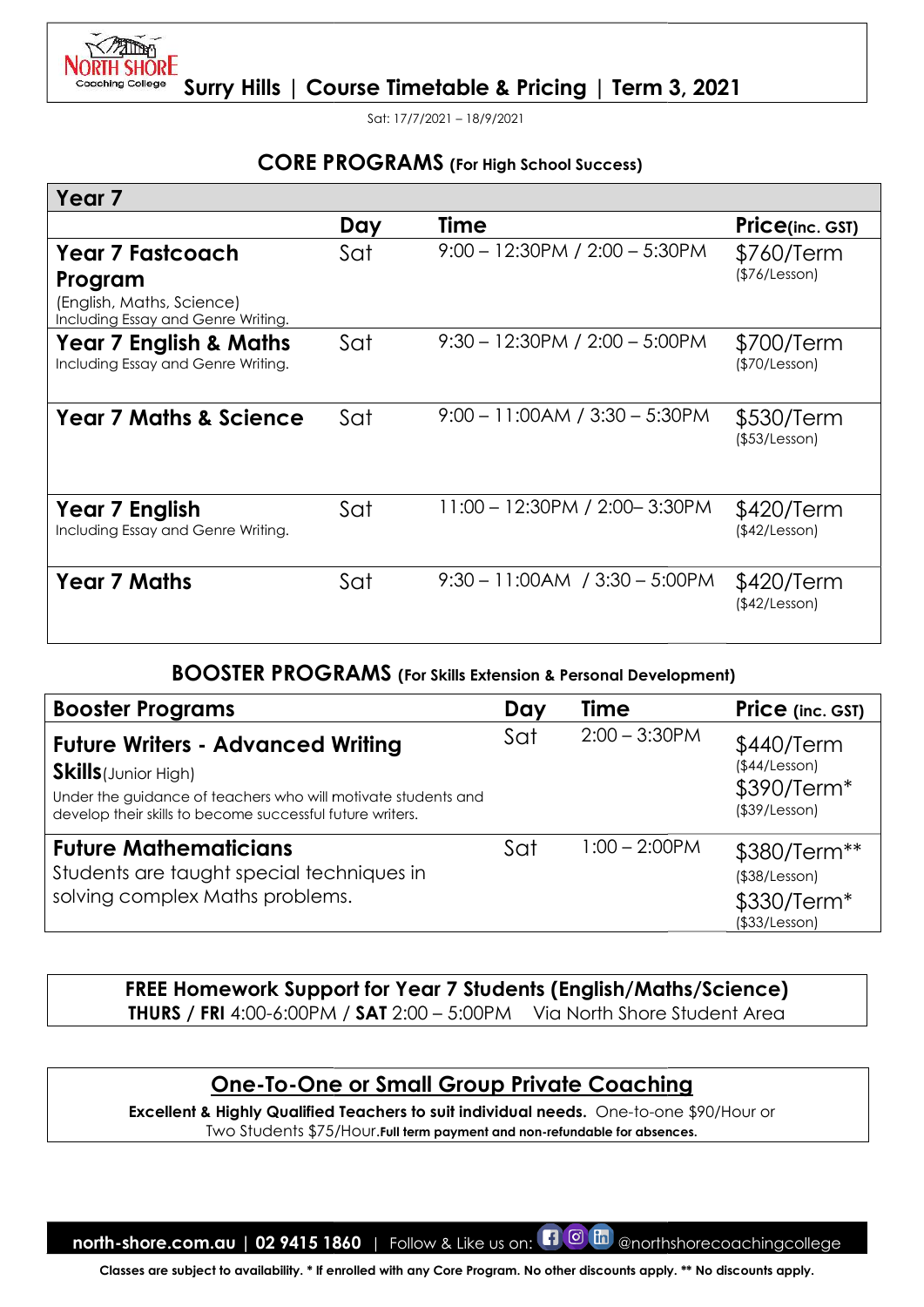

Sat: 17/7/2021 – 18/9/2021

## CORE PROGRAMS (For High School Success)

| Day | Time                                                                                    | Price (inc. GST)                                                                                                                                                                                                                                                                                                                                                                                                                                                                                 |
|-----|-----------------------------------------------------------------------------------------|--------------------------------------------------------------------------------------------------------------------------------------------------------------------------------------------------------------------------------------------------------------------------------------------------------------------------------------------------------------------------------------------------------------------------------------------------------------------------------------------------|
| Sat | $9:00 - 12:30PM / 2:00 - 5:30PM$                                                        | \$760/Term<br>(\$76/Lesson)                                                                                                                                                                                                                                                                                                                                                                                                                                                                      |
| Sat | $9:30 - 12:30PM / 2:00 - 5:00PM$                                                        | \$700/Term<br>(\$70/Lesson)                                                                                                                                                                                                                                                                                                                                                                                                                                                                      |
| Sat | $9:00 - 11:00AM / 3:30 - 5:30PM$                                                        | \$530/Term<br>(\$53/Lesson)                                                                                                                                                                                                                                                                                                                                                                                                                                                                      |
| Sat | 11:00 - 12:30PM / 2:00 - 3:30PM                                                         | \$420/Term<br>(\$42/Lesson)                                                                                                                                                                                                                                                                                                                                                                                                                                                                      |
| Sat | $9:30 - 11:00AM / 3:30 - 5:00PM$                                                        | \$420/Term<br>(\$42/Lesson)                                                                                                                                                                                                                                                                                                                                                                                                                                                                      |
|     |                                                                                         |                                                                                                                                                                                                                                                                                                                                                                                                                                                                                                  |
|     | Day<br>Time                                                                             | Price (inc. GST)                                                                                                                                                                                                                                                                                                                                                                                                                                                                                 |
|     | $2:00 - 3:30$ PM<br>Sat                                                                 | \$440/Term<br>(\$44/Lesson)<br>\$390/Term*<br>$($ \$39/Lesson $)$                                                                                                                                                                                                                                                                                                                                                                                                                                |
|     | $1:00 - 2:00$ PM<br>Sat                                                                 | \$380/Term**<br>$($ \$38/Lesson $)$<br>\$330/Term <sup>*</sup><br>(\$33/Lesson)                                                                                                                                                                                                                                                                                                                                                                                                                  |
|     |                                                                                         |                                                                                                                                                                                                                                                                                                                                                                                                                                                                                                  |
|     | Excellent & Highly Qualified Teachers to suit individual needs. One-to-one \$90/Hour or |                                                                                                                                                                                                                                                                                                                                                                                                                                                                                                  |
|     | solving complex Maths problems.                                                         | <b>BOOSTER PROGRAMS</b> (For Skills Extension & Personal Development)<br><b>Future Writers - Advanced Writing Skills</b><br>Under the guidance of teachers who will motivate<br>students and develop their skills to become successful<br>Students are taught special techniques in<br>FREE Homework Support for Year 8 Students (English/Maths/Science)<br><b>THURS</b> / FRI 4:00-6:00PM / SAT 2:00 - 5:00PM Via North Shore Student Area<br><u>One-To-One or Small Group Private Coaching</u> |

#### BOOSTER PROGRAMS (For Skills Extension & Personal Development)

| <b>Booster Programs</b>                                                                                                                                                                           | Dav | <b>Time</b>      | <b>Price</b> (inc. GST)                                       |
|---------------------------------------------------------------------------------------------------------------------------------------------------------------------------------------------------|-----|------------------|---------------------------------------------------------------|
| <b>Future Writers - Advanced Writing Skills</b><br>(Junior High)<br>Under the guidance of teachers who will motivate<br>students and develop their skills to become successful<br>future writers. | Sat | $2:00 - 3:30$ PM | \$440/Term<br>(\$44/Lesson)<br>\$390/Term*<br>(\$39/Lesson)   |
| <b>Future Mathematicians</b><br>Students are taught special techniques in<br>solving complex Maths problems.                                                                                      | Sat | $1:00 - 2:00$ PM | \$380/Term**<br>(\$38/Lesson)<br>\$330/Term*<br>(\$33/Lesson) |

## FREE Homework Support for Year 8 Students (English/Maths/Science) **THURS / FRI** 4:00-6:00PM **/ SAT** 2:00 – 5:00PM Via North Shore Student Area

## One-To-One or Small Group Private Coaching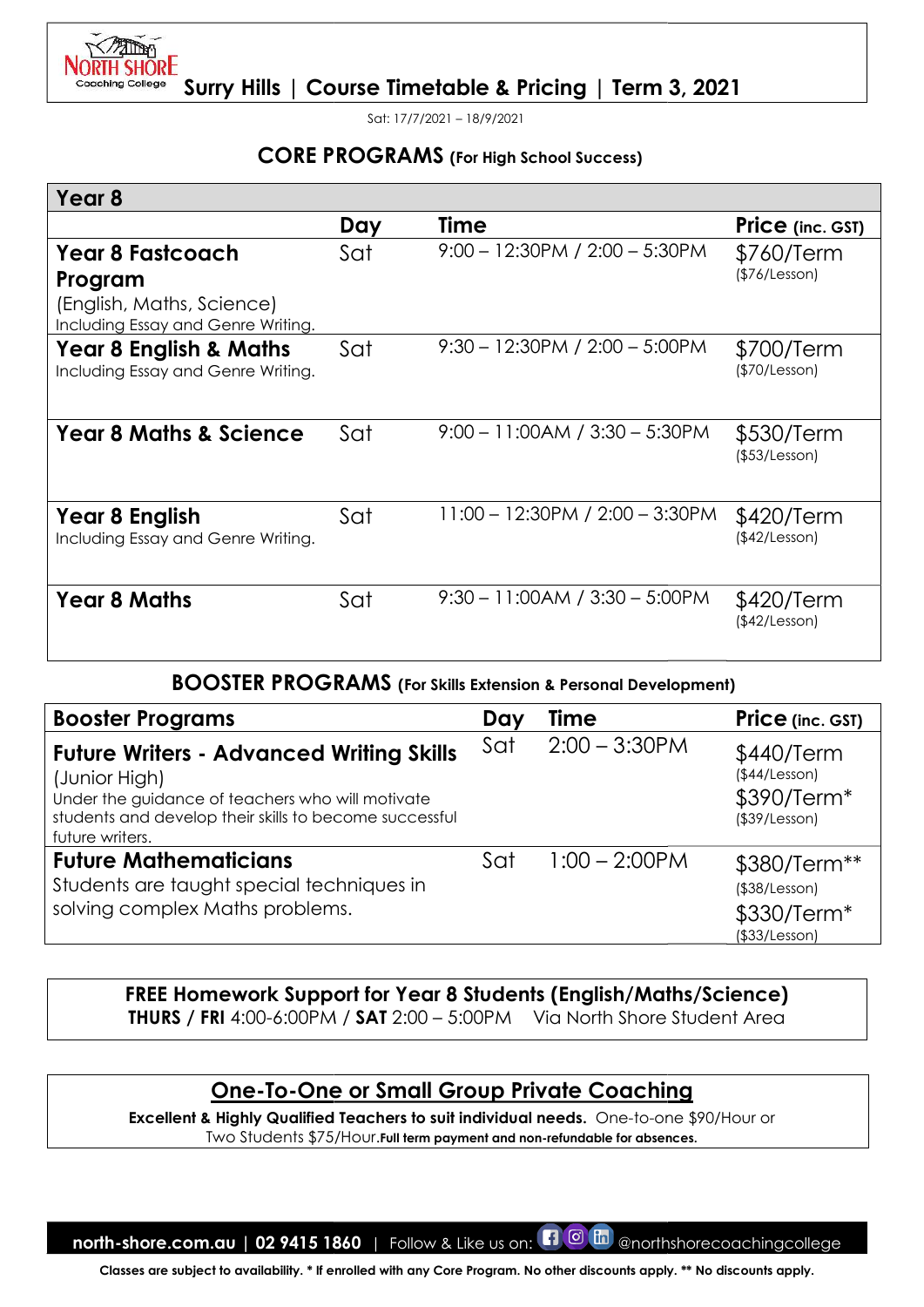

Sat: 17/7/2021 – 18/9/2021

## CORE PROGRAMS (For High School Success)

| Year 9                                                                                                                                                                                         |     |                   |     |                                                                          |                                   |
|------------------------------------------------------------------------------------------------------------------------------------------------------------------------------------------------|-----|-------------------|-----|--------------------------------------------------------------------------|-----------------------------------|
|                                                                                                                                                                                                | Day | Time              |     |                                                                          | Price (inc.GST)                   |
| <b>Year 9 Fastcoach</b><br>Program<br>(English, Maths, Science)<br>Including Essay and Genre<br>Writing.                                                                                       | Sat | $9:30 - 1:30$ PM  |     |                                                                          | \$800/Term<br>(\$80/Lesson)       |
| Year 9 English & Maths<br>Including Essay and Genre<br>Writing.                                                                                                                                | Sat | $9:30 - 12:30$ PM |     |                                                                          | \$730/Term<br>(\$73/Lesson)       |
| <b>Year 9 Maths &amp; Science</b>                                                                                                                                                              | Sat | $11:00 - 1:30$ PM |     |                                                                          | \$630/Term<br>$($ \$63/Lesson $)$ |
| Year 9 English<br>Including Essay and Genre<br>Writing.                                                                                                                                        | Sat | $9:30 - 11:00AM$  |     |                                                                          | \$430/Term<br>(\$43/Lesson)       |
| <b>Year 9 Maths</b>                                                                                                                                                                            | Sat | $11:00 - 12:30PM$ |     |                                                                          | \$430/Term<br>(\$43/Lesson)       |
| <b>Year 9 Science</b>                                                                                                                                                                          | Sat | $12:30 - 1:30$ PM |     |                                                                          | \$310/Term<br>$($ \$31/Lesson $)$ |
| <b>BOOSTER PROGRAMS</b> (For Skills Extension & Personal Development)                                                                                                                          |     |                   |     |                                                                          |                                   |
| <b>Booster Programs</b>                                                                                                                                                                        |     |                   | Day | <b>Time</b>                                                              | Price (inc. GST)                  |
| <b>Future Writers - Advanced Writing Skills</b><br>(Senior High)<br>Under the guidance of teachers who will motivate students<br>and develop their skills to become successful future writers. |     |                   | Sat | $3:30 - 5:00$ PM                                                         | \$490/Term<br>(\$49/Lesson)       |
| The Academy Extension Reading Group<br>Intellectually Absorbing Text to develop essential thinking,<br>reading & writing skills.<br>Suitable for students aiming for HSC English Success.      |     |                   | Sat | $1:00 - 2:00$ PM                                                         | \$460/Term<br>(\$46/Lesson)       |
|                                                                                                                                                                                                |     |                   |     | <b>FREE Homework Support for Year 9 Students (English/Maths/Science)</b> |                                   |

#### BOOSTER PROGRAMS (For Skills Extension & Personal Development)

| <b>Booster Programs</b>                                                                                                                                                                        | Day | Time             | <b>Price</b> (inc. GST)           |
|------------------------------------------------------------------------------------------------------------------------------------------------------------------------------------------------|-----|------------------|-----------------------------------|
| <b>Future Writers - Advanced Writing Skills</b><br>(Senior High)<br>Under the guidance of teachers who will motivate students<br>and develop their skills to become successful future writers. | Sat | $3:30 - 5:00$ PM | \$490/Term<br>$($ \$49/Lesson $)$ |
| The Academy Extension Reading Group<br>Intellectually Absorbing Text to develop essential thinking,<br>reading & writing skills.<br>Suitable for students aiming for HSC English Success.      | Sat | $1:00 - 2:00$ PM | \$460/Term<br>(\$46/Lesson)       |

## FREE Homework Support for Year 9 Students (English/Maths/Science) <code>THURS</code> / FRI 4:00-6:00PM / SAT 2:00 – 5:00PM  $\;$  Via North Shore Student Area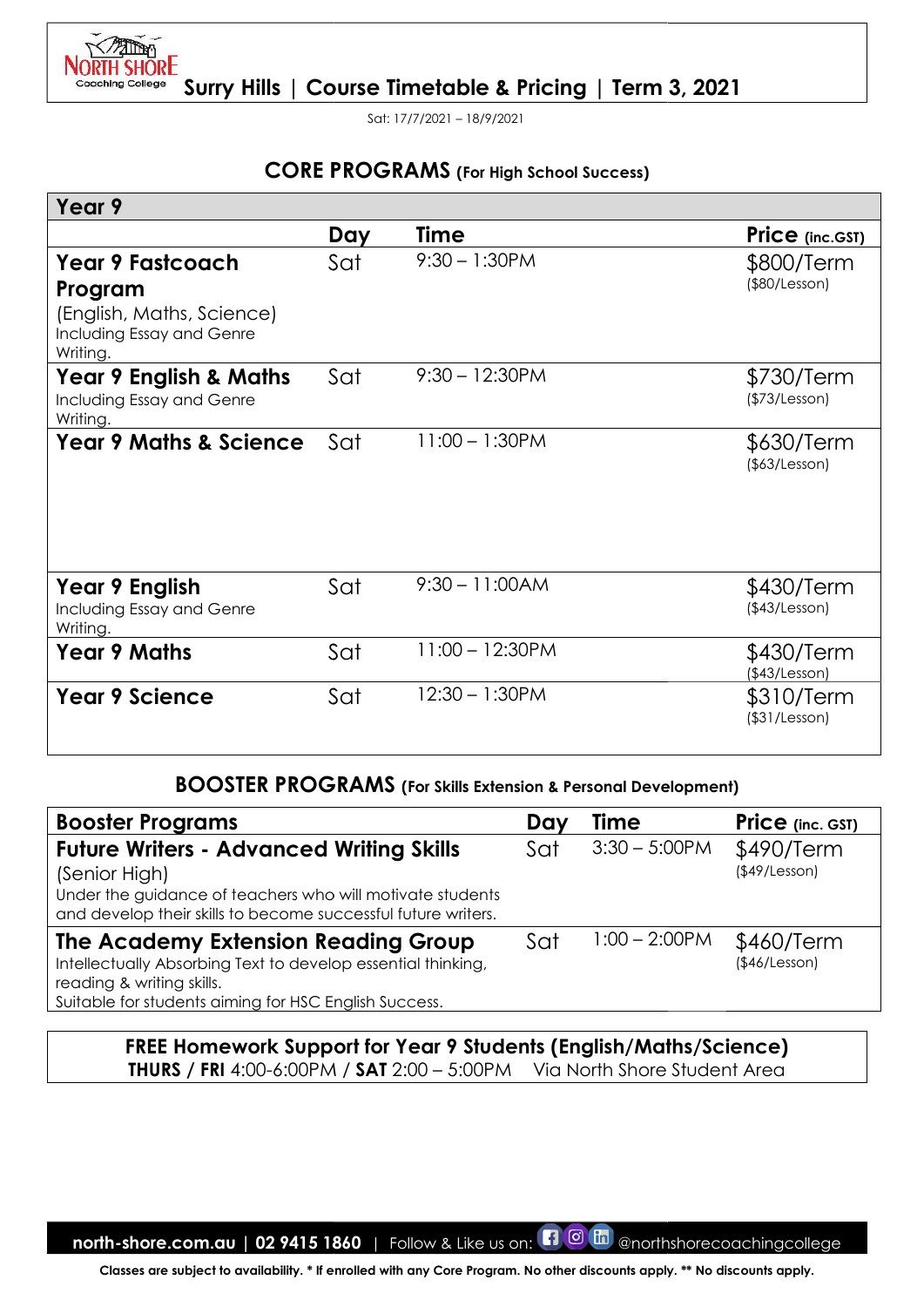

Sat: 17/7/2021 – 18/9/2021

## CORE PROGRAMS (For High School Success)

| Year 10                                                                                                                                                                                        |     |                                                                                         |     |                                                   |                                   |
|------------------------------------------------------------------------------------------------------------------------------------------------------------------------------------------------|-----|-----------------------------------------------------------------------------------------|-----|---------------------------------------------------|-----------------------------------|
|                                                                                                                                                                                                | Day | <b>Time</b>                                                                             |     |                                                   | Price(inc. GST)                   |
| <b>Year 10 Fastcoach</b><br>Program<br>(English, Maths, Science)                                                                                                                               | Sat | $9:30 - 1:30$ PM                                                                        |     |                                                   | \$800/Term<br>$($ \$80/Lesson $)$ |
| Including Essay and Genre Writing.<br><b>Year 10 English &amp; Maths</b><br>Including Essay and Genre Writing.                                                                                 | Sat | $9:30 - 12:30PM$                                                                        |     |                                                   | \$730/Term<br>(\$73/Lesson)       |
| <b>Year 10 Maths&amp; Science</b>                                                                                                                                                              | Sat | $11:00 - 1:30$ PM                                                                       |     |                                                   | \$630/Term<br>$($ \$63/Lesson $)$ |
| Year 10 English<br>Including Essay and Genre Writing.                                                                                                                                          | Sat | $9:30 - 11:00AM$                                                                        |     |                                                   | \$430/Term<br>(\$43/Lesson)       |
| <b>Year 10 Maths</b>                                                                                                                                                                           | Sat | $11:00 - 12:30PM$                                                                       |     |                                                   | \$430/Term<br>(\$43/Lesson)       |
| <b>Year 10 Science</b>                                                                                                                                                                         | Sat | $12:30 - 1:30$ PM                                                                       |     |                                                   | \$310/Term<br>(\$31/Lesson)       |
| <b>BOOSTER PROGRAMS</b> (For Skills Extension & Personal Development)                                                                                                                          |     |                                                                                         |     |                                                   |                                   |
| <b>Booster Programs</b>                                                                                                                                                                        |     |                                                                                         | Day | Time                                              | Price (inc. GST)                  |
| <b>Future Writers - Advanced Writing Skills</b><br>(Senior High)<br>Under the guidance of teachers who will motivate students<br>and develop their skills to become successful future writers. |     |                                                                                         | Sat | $3:30 - 5:00$ PM                                  | \$490/Term<br>$($ \$49/Lesson $)$ |
| The Academy Extension ReadingGroup<br>Intellectually Absorbing Text to develop essential thinking,<br>reading & writing skills.<br>Suitable for students aiming for HSC English Success.       |     |                                                                                         | Sat | $1:00 - 2:00$ PM                                  | \$460/Term<br>(\$46/Lesson)       |
| FREE Homework Support for Year 10 Students (English/Maths/Science)<br><b>THURS / FRI 4:00-6:00PM / SAT 2:00 - 5:00PM</b>                                                                       |     |                                                                                         |     | Via North Shore Student Area                      |                                   |
|                                                                                                                                                                                                |     | Excellent & Highly Qualified Teachers to suit individual needs. One-to-one \$90/Hour or |     | <b>One-To-One or Small Group Private Coaching</b> |                                   |

#### BOOSTER PROGRAMS PROGRAMS (For Skills Extension & Personal Development)

| <b>Booster Programs</b>                                                                                                                                                                        | Day | <b>Time</b>      | Price (inc. GST)            |
|------------------------------------------------------------------------------------------------------------------------------------------------------------------------------------------------|-----|------------------|-----------------------------|
| <b>Future Writers - Advanced Writing Skills</b><br>(Senior High)<br>Under the guidance of teachers who will motivate students<br>and develop their skills to become successful future writers. | Sat | $3:30 - 5:00$ PM | \$490/Term<br>(\$49/Lesson) |
| The Academy Extension Reading Group<br>Intellectually Absorbing Text to develop essential thinking,<br>reading & writing skills.<br>Suitable for students aiming for HSC English Success.      | Sat | $1:00 - 2:00$ PM | \$460/Term<br>(\$46/Lesson) |

## FREE Homework Support for Year 10 Students (English/Maths/Science) <code>THURS</code> / FRI 4:00-6:00PM / SAT 2:00 – 5:00PM  $\;$  Via North Shore Student Area

## One-To-One or Small Group Private Coaching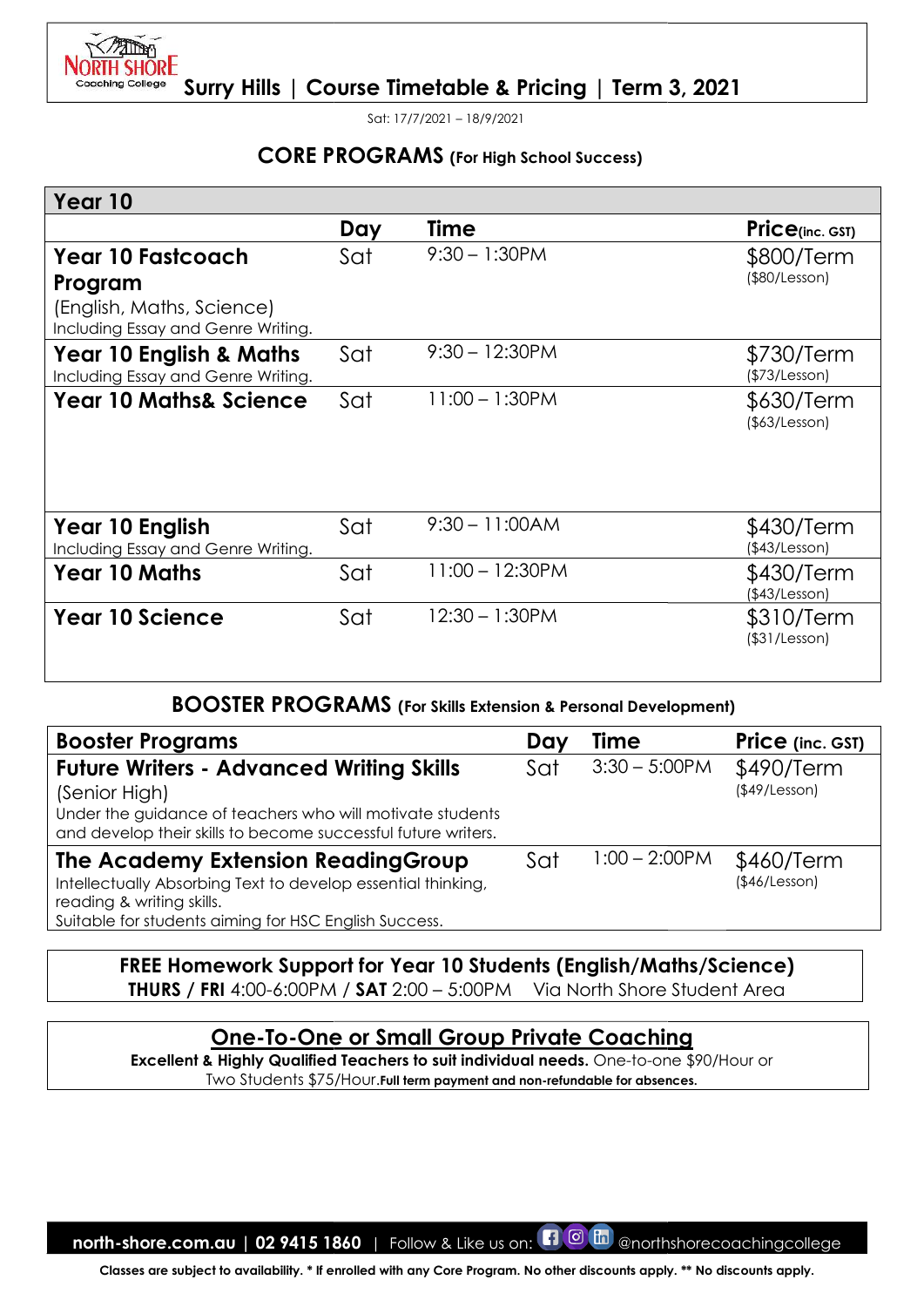

Sat: 17/7/2021 – 18/9/2021

#### SUBJECTS (For Year 11 HSC Success - Preparation for HSC Success)

| Year 11                                        |     |                                                                                                                                                                                                                             |                                   |
|------------------------------------------------|-----|-----------------------------------------------------------------------------------------------------------------------------------------------------------------------------------------------------------------------------|-----------------------------------|
|                                                | Day | Time                                                                                                                                                                                                                        | Price (inc. GST)                  |
| <b>MATHS</b>                                   |     |                                                                                                                                                                                                                             |                                   |
| <b>Year 11 Maths</b><br>(Standard - 2U)        | Sat | $11:00 - 1:00$ PM                                                                                                                                                                                                           | \$580/Term<br>(\$58/Lesson)       |
| <b>Year 11 Maths</b><br>(Advanced - 2U)        | Sat | $11:00 - 1:00$ PM                                                                                                                                                                                                           | \$580/Term<br>$($ \$58/Lesson $)$ |
| <b>Year 11 Maths</b><br>(Ext 1 - 3U)           | Sat | $9:00 - 11:00AM$                                                                                                                                                                                                            | \$580/Term<br>(\$58/Lesson)       |
| <b>ENGLISH – Includes Essay Writing Skills</b> |     |                                                                                                                                                                                                                             |                                   |
| Year 11 English<br>(EAL/D)                     | Sat | $9:30 - 11:00AM$                                                                                                                                                                                                            | \$490/Term<br>(\$49/Lesson)       |
| Year 11 English<br>(Standard)                  | Sat | $9:30 - 11:00AM$                                                                                                                                                                                                            | \$490/Term<br>(\$49/Lesson)       |
| Year 11 English<br>(Advanced)                  | Sat | $11:00 - 12:30$ PM                                                                                                                                                                                                          | \$490/Term<br>(\$49/Lesson)       |
| Year 11 English<br>(Extension)                 | Sat | $12:30 - 2:00$ PM                                                                                                                                                                                                           | \$490/Term<br>(\$49/Lesson)       |
| <b>OTHER SUBJECTS</b>                          |     |                                                                                                                                                                                                                             |                                   |
| <b>Year 11 Physics</b>                         | Sat | $2:00 - 3:30$ PM                                                                                                                                                                                                            | \$490/Term<br>$($ \$49/Lesson $)$ |
| <b>Year 11 Chemistry</b>                       | Sat | $3:30 - 5:00$ PM                                                                                                                                                                                                            | \$490/Term<br>$($ \$49/Lesson $)$ |
|                                                |     | <u>One-To-One or Small Group Private Coaching</u><br>Excellent & Highly Qualified Teachers to suit individual needs. One-to-one \$110/Hour or<br>Two Students \$95/Hour. Full term payment and non-refundable for absences. |                                   |

## One-To-One or Small Group Private Coaching